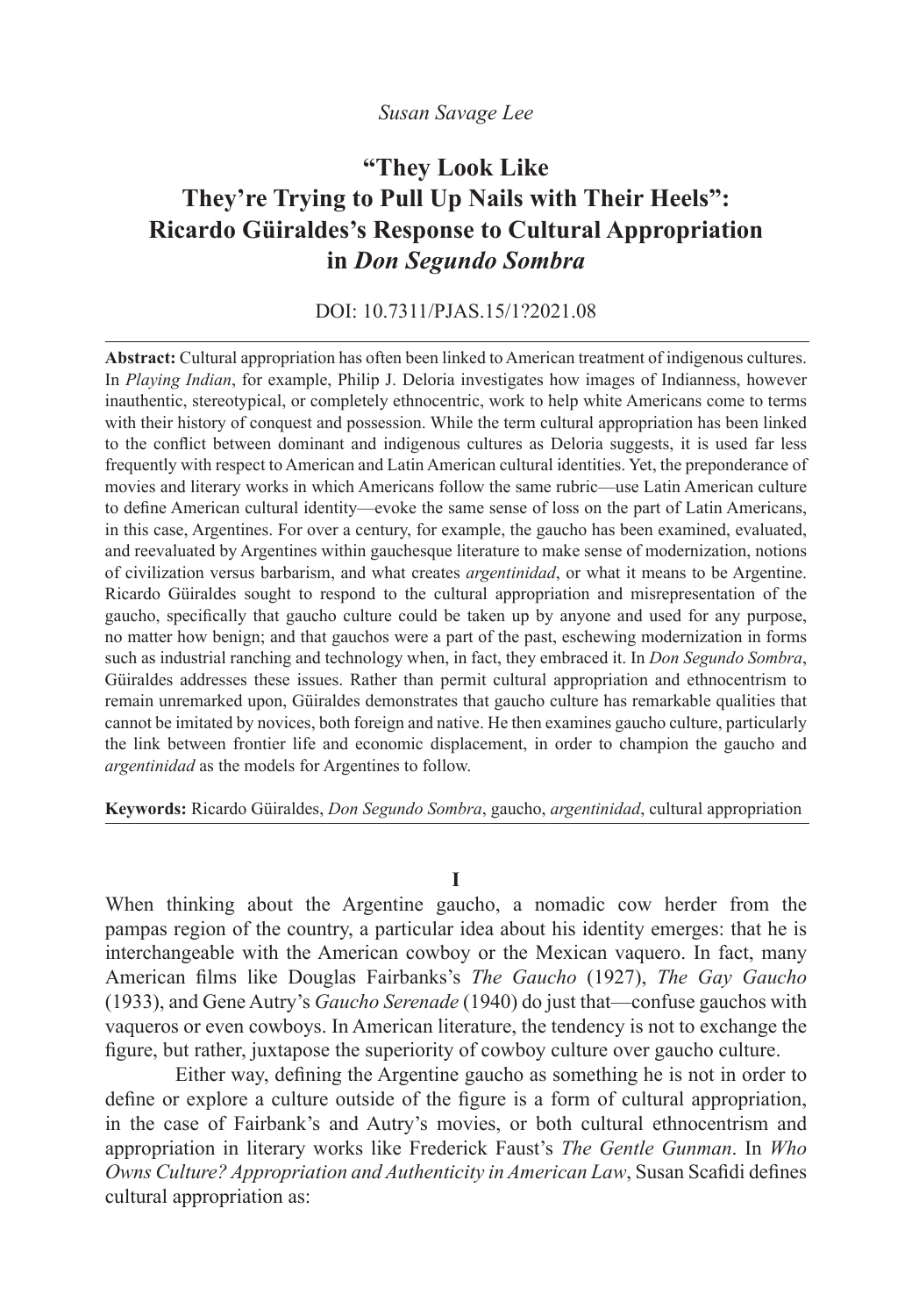the taking [of] intellectual property, traditional knowledge, cultural expressions, or artifacts from someone else's culture without permission. This can include unauthorized use of another culture's dance, dress, music, language, folklore, cuisine, traditional medicine, religious symbols, etc. It's most likely to be harmful when the source community is a minority group that has been oppressed or exploited in other ways or when the object of appropriation is particularly sensitive, e.g. (9).

Cultural appropriation has often been linked to American treatment of indigenous cultures. In *Playing Indian*, for example, Philip J. Deloria investigates how images of Indianness, however inauthentic, stereotypical, or completely ethnocentric, work to help white Americans come to terms with their history of conquest and possession. In addition to this, in *Indians in Unexpected Places*, Deloria draws attention to the unidimensional portrayals of Native Americans in the modern era when, in fact, Natives were equally as engaged with exploring and finding themselves in a modern world (6).

While the term cultural appropriation has been linked to the conflict between dominant and indigenous cultures as Deloria suggests, it is used far less frequently with respect to foreign and Latin American cultural identities. Yet, the preponderance of movies and literary works in which non-natives like Americans follow the same rubric––use Latin American culture to define American cultural identity––evoke the same sense of loss on the part of Latin Americans, in this case, Argentines. For over a century, for example, the gaucho has been examined, evaluated, and reevaluated by Argentines within gauchesque literature to make sense of modernization, notions of civilization versus barbarism, and what creates *argentinidad*, or what it means to be Argentine. While nineteenth-century gauchesque literature portrayed the gaucho negatively, thus forcing him into a life of crime and outlawry in famous works like José Hernández's *Martín Fierro* and Rafael Obligado's *Santos Vega*, by the turn of the twentieth century, Argentine authors turned to the gaucho as a means of defining *argentinidad* in Leopoldo Lugones's *La Guerra gaucha* and Ricardo Güiraldes's *Don Segundo Sombra*. For these authors as well as some filmmakers like Eduardo Martínez de la Pera in *La Nobleza gaucha*, the gaucho was uniquely Argentine and, as a result, could not be interchanged with Mexican *vaquerismo* or American cowboy culture. Certain works within the Argentine gauchesque, like Ricardo Güiraldes's *Don Segundo Sombra* as a consequence, can function as a contestatory space against foreign colonialism and cultural appropriation.

Ricardo Güiraldes sought to respond to the cultural appropriation and misrepresentation of the gaucho, specifically that gaucho culture could be taken up by anyone and used for any purpose, no matter how benign; and that gauchos were a part of the past, eschewing modernization in forms such as industrial ranching and technology when, in fact, they embraced it. In *Don Segundo Sombra*, Güiraldes addresses these issues, thus making his novel a contestatory space against foreign colonialism and cultural appropriation. Rather than permit cultural appropriation and ethnocentrism to remain unremarked upon, Güiraldes demonstrates that gaucho culture has remarkable qualities that cannot be imitated by novices, both foreign and native. He then examines gaucho culture, particularly the link between frontier life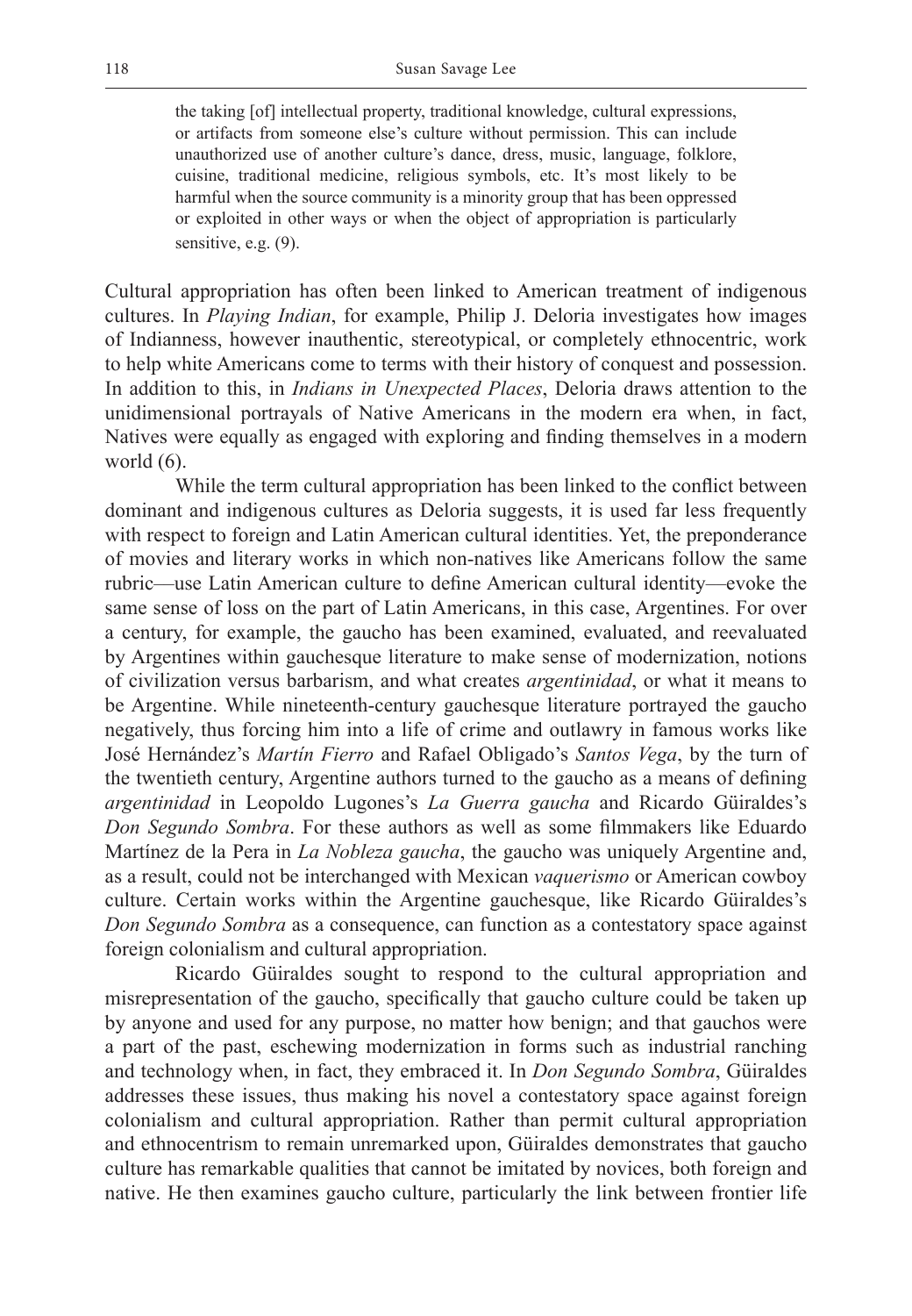and economic displacement, in order to champion the gaucho and *argentinidad* as the models for Argentines to follow. In addition to this, he reshapes gauchesque literature by creating a setting that is a modern one, full of foreign investors, industrialized ranching, and natives that become complicit in their own subordination. In the midst of all of this is Don Segundo and his apprentice, Fabio Cáceres who try to hold onto gaucho culture despite the negative forces around them. For Don Segundo and Cáceres, gaucho culture represents what it means to be Argentine, one of the primary reasons why imitation of the gaucho proves meaningless. Imitations merely define the culture appropriating them, rather than the originating culture. By reading *Don Segundo Sombra* as a contestatory work in relation to cultural appropriation, ethnocentrism, and economic displacement, it becomes apparent how damaging these notions of cultural inferiority and appropriation can be, most obviously for the cultures that get rewritten in favor of untruthful narratives.

#### **II**

Güiraldes's tale of modernized gauchos was produced in the 1920s. Before World War I, Argentines imitated an American approach to the social changes of immigration and urbanization as they incorporated American pseudo-scientific theories regarding race and class into law. But the outbreak of war exacerbated economic problems that had remained latent for decades. Despite Argentina's successful beef business in the 1890s, the nation could not retain control over its resources during the first few decades of the new century. Contrary to its vision of itself, "viewed in the long term, the Argentine economy was closer to the rest of a more volatile and impoverished Latin America than it was to that of the wealthy United States" (Rodriguez 252). By 1909, as David M.K. Sheinin records, many American meatpacking companies like Swift and Company had bought out several Argentine packing plants, thus curtailing Argentine control over their one consistent export. This led Argentine authorities to exclaim that "trouble comes from the United States" (76). While Argentine politicians had encouraged U.S. investment in the completion of the railroads in Argentina in the nineteenth century, by the 1920s, many Argentines worried about American economic control. This concern originated with Argentina's economic collapse at the onset of World War I. At first, Argentine president Hipólito Yrigoyen's (1916-1922) decision to remain neutral during the war did not affect U.S.-Argentine relations because Yrigoyen supported continued trade with the U.S. But trade did not occur equally between the two countries, and Argentina remained painfully dependent on the northern nation (76).

As the war progressed, Americans' vested interest in Argentina's social problems changed their views on Yrigoyen's neutrality. At first, Americans looked askance at the growing German population in Argentina, mostly landowners in Buenos Aires, along with German firms in Comodoro Rivadavia that traded in hides and wool. It saw this German presence as an indicator of Argentine pro-German sentiment. In this context, however, U.S. anti-German sentiment was rooted as much in Germany's capacity to imperil U.S. trade in Argentina as it was in the war. Once Americans recognized that Germany was powerless to alter the mechanisms of established trade, anti-Bolshevism replaced U.S. anti-German sentiment (49).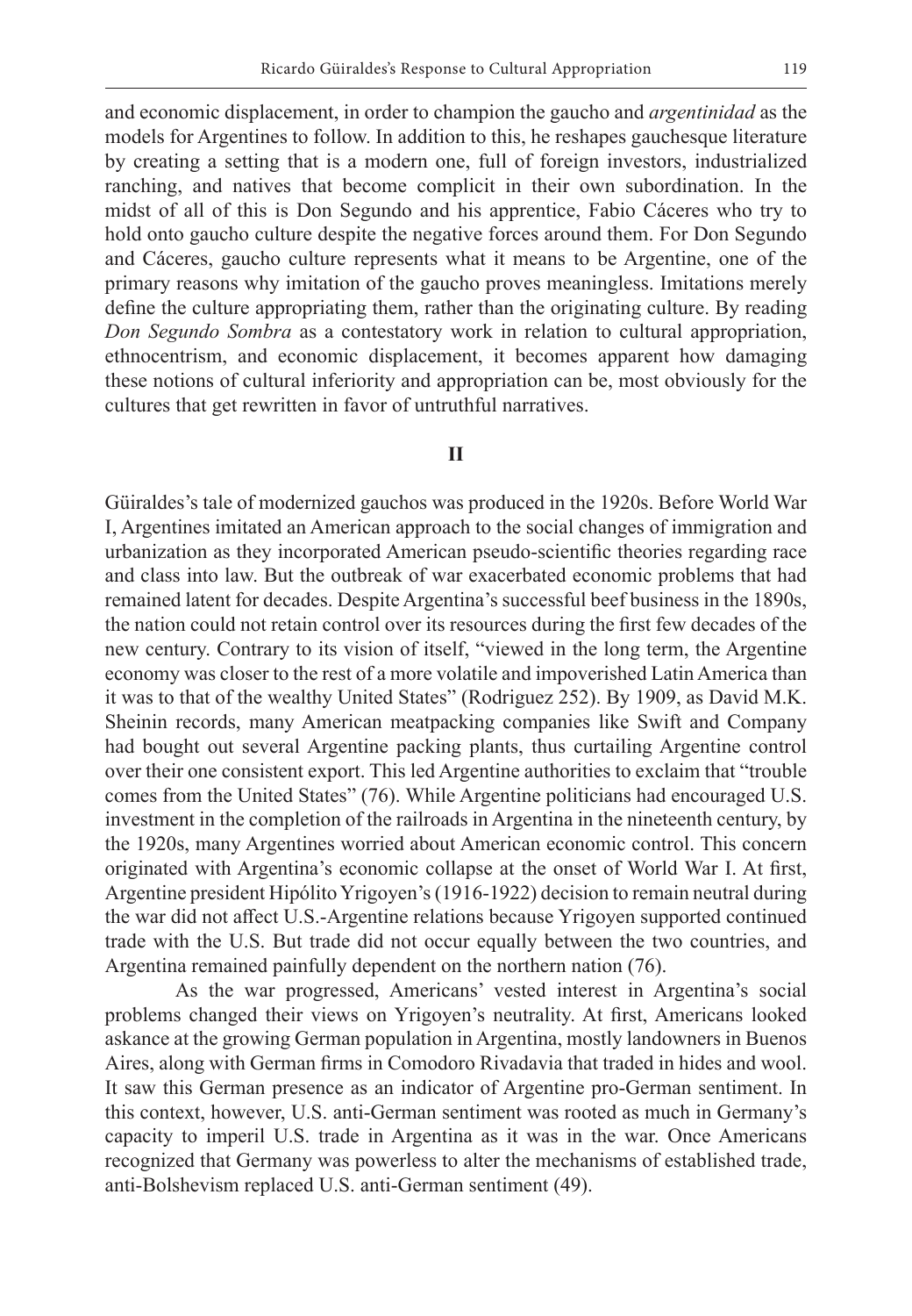As a result, Americans took an active role in interpreting and controlling Argentina's social ills. Latin Americanist Robert J. Alexander explains that Argentine worker unrest became perceived as communist activity because immigrants formed the bulk of the urban working-class, and immigrants from Italy, Spain, and Central Europe at times brought radical ideas with them (147). Worker unrest had long been a problem in Argentina, not because of adherence to leftist politics, but born of rights abuses in factories and other industrial settings. Marginalized as anarchists in the 1910s, labor organizations in the 1920s became known as communist. Labor unrest increased after World War I because of unprecedented levels of unemployment and inflation, which impacted Argentina's working class to the greatest degree (Deutsch 37). In *Las Derechas*, historian Sandra McGee Deutsch explains that during the war years, salaries dropped 38 percent, while the cost of living rose 71 percent (80). As labor unrest increased in Argentine cities, Sheinin notes, Americans criticized Yrigoyen's "ambivalence toward labor activism during the war" (51). But Yrigoyen's attitude was not ambivalent. As Deutsch argues, he was called the "dictator of the masses" by the Liga Patriótica Argentina (LPA) and other rightist factions because he routinely employed a humanitarian perspective with the working class and he regulated both work hours and the distribution of pay in national currency (Deutsch 153). Because Yrigoyen seemed to favor workers' rights, Americans worried about the safety of their goods, particularly if cargo would be unloaded and distributed upon arrival (Sheinin 52). The result was the U.S. State Department's reliance on the LPA, an anti-labor organization comprised of police, military, and bourgeoisie, which violently suppressed labor unrest by adopting, as Sheinin puts it, the "fascist postures of Primo de Rivera and Mussolini" (52). Americans tended to support the LPA's unconstitutional tactics, rather than Yrigoyen's relaxed attitude towards labor unrest. In turn, the LPA made efforts to create political ties with similar groups in the U.S (Deutsch 166). Overall, however, the LPA encouraged what Deutsch calls "nationalistic solutions" to foreign exploitation (Deutsch 101).

It was in this context of economic and political instability that Argentine writers like Ricardo Güiraldes reevaluated Argentine society, especially in the treatment of industrialized ranching on the frontier. Güiraldes refused to present the gaucho as an extinct figure displaced because of the effects of modernization. In *Vida y obra de Ricardo Güiraldes*, author José R. Liberal Villar argues that Güiraldes believed "to evolve does not mean to disappear" (97). Instead, Güiraldes modernized the gaucho as a symbol of *argentinidad* and the foreigner as an insatiable materialist. As Villar points out, Güiraldes's gauchos, like Don Segundo, find foreign culture slowly encroaching upon their space and dislodging their traditional way of life (149). As a result, modernization had to be addressed, particularly as it influenced new agricultural methods, such as breeding and fattening techniques, which, as Charles Bergquist suggests, altered land use and the labor systems of the pampas as they increased the rate of production (93). Alterations like this had not lived up to the grand expectations of nineteenth-century thinkers like Domingo Sarmiento, who saw this as the ticket to Argentine power. This caused intellectuals like Güiraldes to reevaluate Argentina's role in the world market; indeed, in *Don Segundo Sombra*, Güiraldes presents Argentine dependency on foreign capital and ideas as one cause for its failure.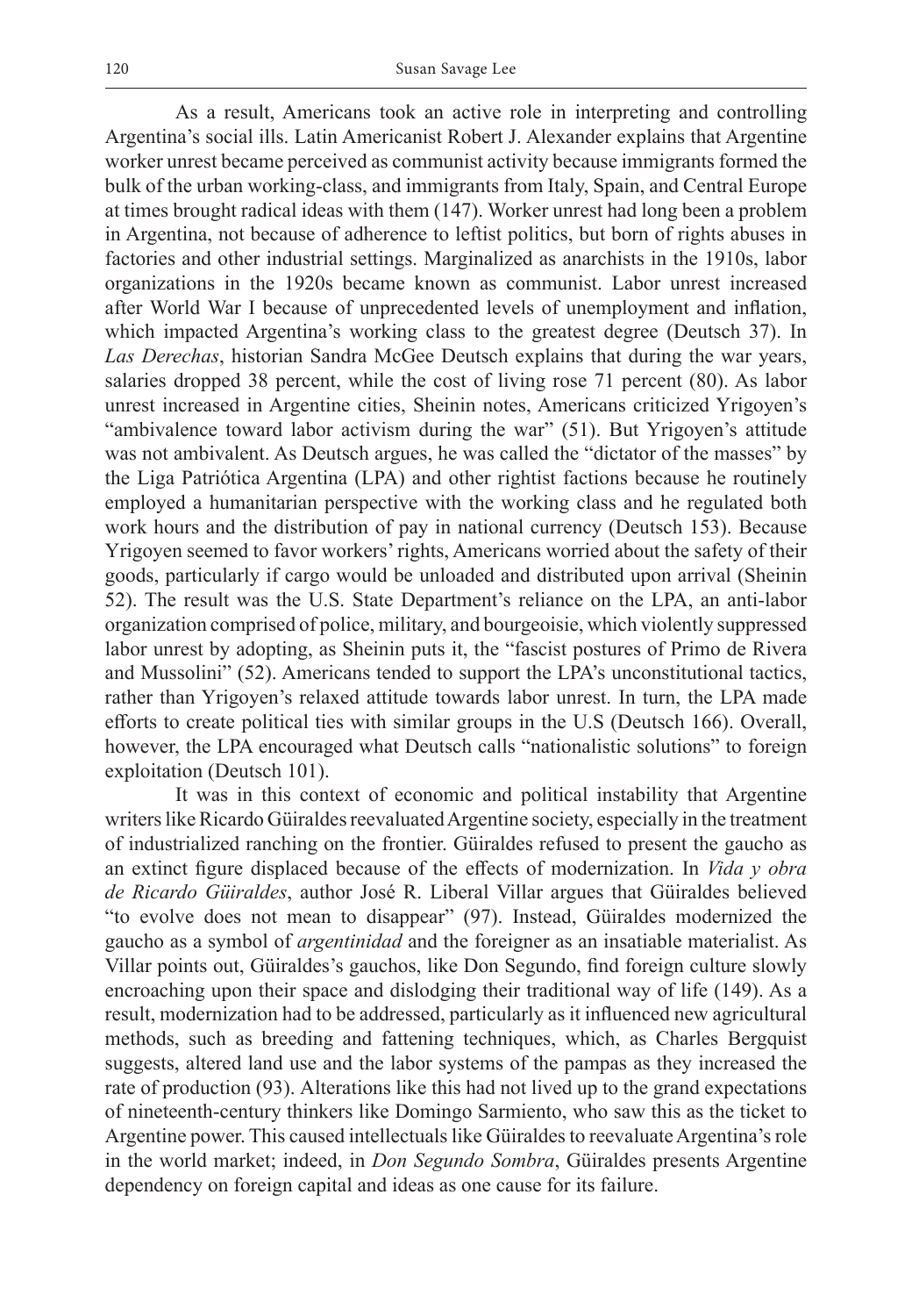In particular, Güiraldes explored the connection between U.S. economic expansion and long-standing beliefs regarding class and race. As a member of a wealthy landowning family in Buenos Aires, Güiraldes was aware of beliefs about others deemed unfit to participate in the modern nation. Güiraldes's family also owned a ranch, La Porteña in San Antonio de Areco, which likely meant he recognized the importance of autonomy and the pitfalls of blindly following American models. In this, Güiraldes would not have been alone. As Deutsch points out, Manuel Carlés, a member of the LPA, drew a connection between foreign investment and the leftist threat associated with immigrant worker unrest, which threatened Argentine autonomy (49). In its efforts to modernize its economy and become a world power, Argentina had adopted American approaches to bolstering trade. By the 1920s, however, many Argentines recognized that the nation did not control the modernized system it attempted to create. Instead, American companies dominated Argentine economics, particularly in the steel and agricultural industries. As a result, Argentina remained economically dependent on the U.S. Furthermore, by imitating an American economic system, more powerful Argentines had lost their culture, thus becoming, according to Justin Piquemal Azemarou's "muñecas" ("dolls") controlled by foreign powers (79).

Güiraldes's corrective to a weakened Argentina was a return to a version of *argentinidad* that was seemingly absent in 1920s culture. While Güiraldes allegedly deplored racism in all of its forms, he resented foreign ranchers' obsession with money, as well as foreign businesses that proliferated throughout cities like Buenos Aires. Although his wife insisted in an interview, "Ricardo was never against anyone as long as they similarly despised pride," and "Ricardo treated [foreigners] in general with sympathy," his depictions of foreign capitalists—whom he must have seen as prideful are largely unsympathetic (Azemarou 117). Güiraldes blamed upper-class foreigners as well as the Argentines who imitated them for Argentina's national problems. By returning to *argentinidad*, which for Güiraldes included hard work, loyalty, manliness, and individualism, Argentines could control their own destiny. He found these traits best represented by the figure of the gaucho.

#### **III**

In *Don Segundo Sombra*, Güiraldes describes a young gaucho who travels from ranch to ranch, looking for work, adventure, and his own identity. He repeatedly juxtaposes the noble qualities of two cow herders, Fabio Cáceres and Don Segundo Sombra, against the greedy materialism of foreigners searching for financial gain on the Argentine frontier. In the 1920s, Argentine ranch land was frequently bought and sold by both Argentine and foreign buyers. Furthermore, according to Bergquist, foreign workers outnumbered natives two to one during this period (89). Yet, these statistics are seemingly absent from Güiraldes's narrative. Rather, foreign investors proliferate the landscape of *Don Segundo Sombra,* demonstrating the effects of economic dependence. For Güiraldes, a foreign presence always hailed to an Argentine loss, starting with economics and eventually ending with culture. Instead of a basis for shared values, the gaucho became a symbol of resistance to first, foreign investment and then, cultural appropriation.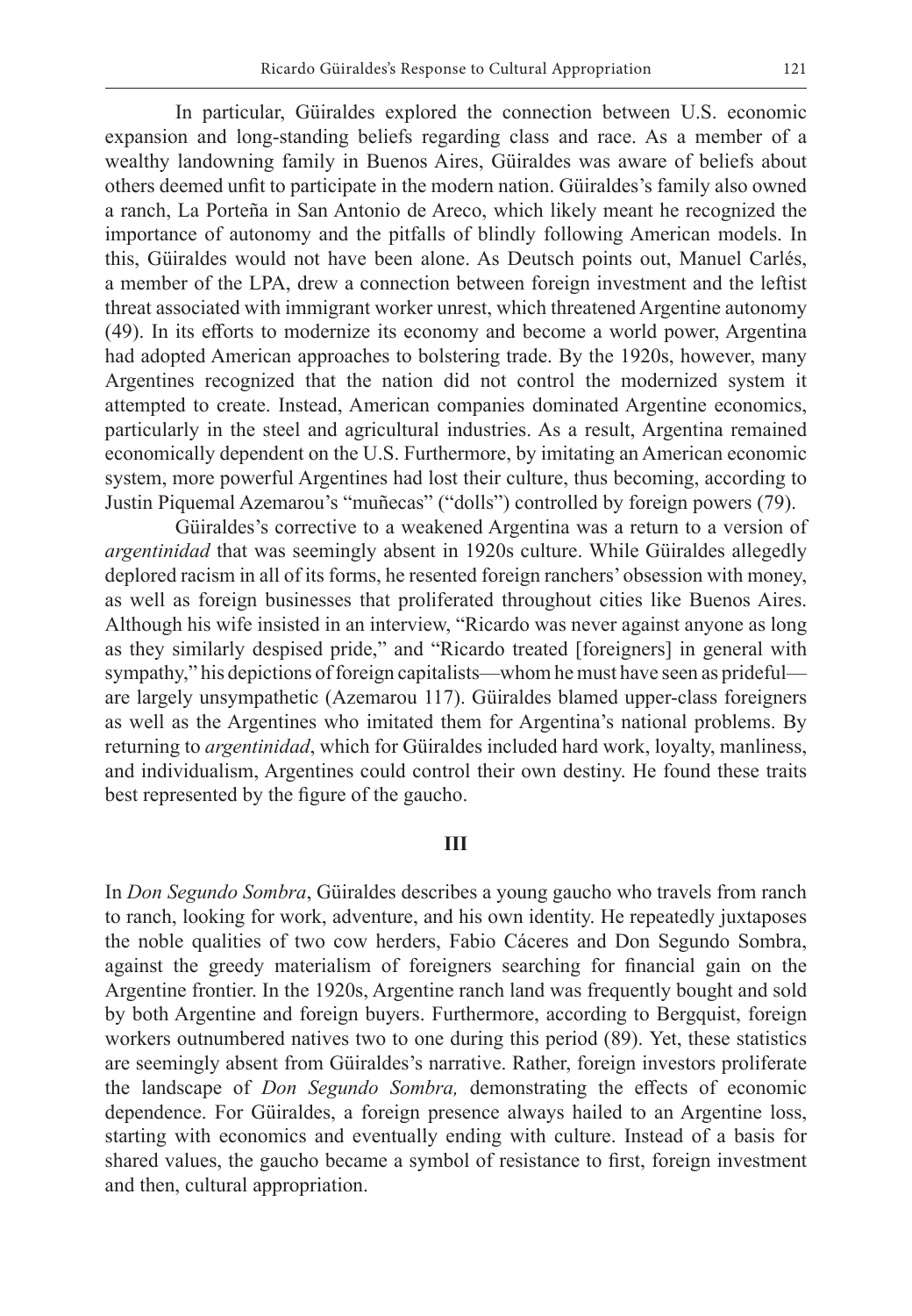*Don Segundo Sombra* begins with the perspective of fourteen-year-old cowhand Fabio Cáceres. Unlike many gauchesque texts, which were largely written in third-person, this novel's first-person narration is a way to signal that Cáceres's quests throughout the novel are part of a search for his identity. Güiraldes's manipulation of the gauchesque was so novel that critics like Javier Lasarte Valcerel have considered him to be an avant-garde writer who incorporates traditional literary structures only to disrupt them (52). For several decades, gauchesque writers made these subtle alterations to the genre (Garganigo 198). Although Güiraldes uses a first-person narrator, it does not mean that his novel is merely an individual's story. Rather, the deployment of the figure of the gaucho in and of itself is an exploration of "identificación cultural," rather than an individual experience (Alcalá 80). In addition to this change, Güiraldes based the titular gaucho in his novel, Don Segundo, on a historical figure, Segundo Ramírez, who Güiraldes met on his family's ranch. Villar insists that he used encounters with living people as his inspiration instead of inventing his characters out of the "cloth of the imagination" (96). Other critics, however, like David Sisto, have argued that Güiraldes was inspired by fictional sources (75). Either way, *Don Segundo Sombra* departs from earlier gauchesque novels as it blends history and fiction. For this reason, G.H. Weiss argues that the novel represents "the entire process of historical change [in Argentina] even though it speaks but of the present moment" (150).

Güiraldes begins his novel with a romanticized version of both the frontier and gaucho culture which is embraced by Cáceres. According to Robert DiAntonio, Güiraldes envisioned the pampas as a "place of refuge" and raises the boy-manwilderness relationship to a mythical level (140). In this transition, Güiraldes transforms boy to man. Regardless of era, Latin American literature has been dominated by the theme of the search (Eyraguirre 130). Güiraldes accomplishes this by dividing the novel into three parts: "departure, quest, and return" (Weiss 355). Cáceres's main goal throughout the narrative is to find himself and a sense of cultural belonging in a world that has become increasingly convoluted. In contrast to the suffocating religious atmosphere of his aunts' home where he grows up, Cáceres finds his sense of purpose through his manly adventures as a cattle herder.

In contrast to Hollywood films and literary works that champion American cultural superiority when juxtaposing the cowboy against the gaucho, Güiraldes reverses this trope by blaming Argentine rootlessness on foreign investment that displaces Argentines. For Güiraldes, foreign investors prioritize money over cultural identity like the gaucho's *argentinidad*. Although G.H. Weiss suggests that Güiraldes's text demonstrates a longing for universal brotherhood as his characters search for the similarities among people (353), Güiraldes accomplishes quite the opposite when he pits gaucho nobility against the barbarity of foreign control in Argentina. Because the frontier has already been corrupted by the extension of foreign capital to its major ways of life, Güiraldes begins with the consequences of this: many Argentines, such as Cáceres's aunts, have lost their Argentine roots. As a young boy, when Cáceres is taken away from his mother and placed with his aunts, Asunción and Mercedes, he finds that in contrast to the warmth he experienced from his mother his aunts verbally abuse him, considering themselves to be superior as pious church-goers. They refer to Cáceres as "dirty, lazy," and "good-for-nothing" because the narrator attempts to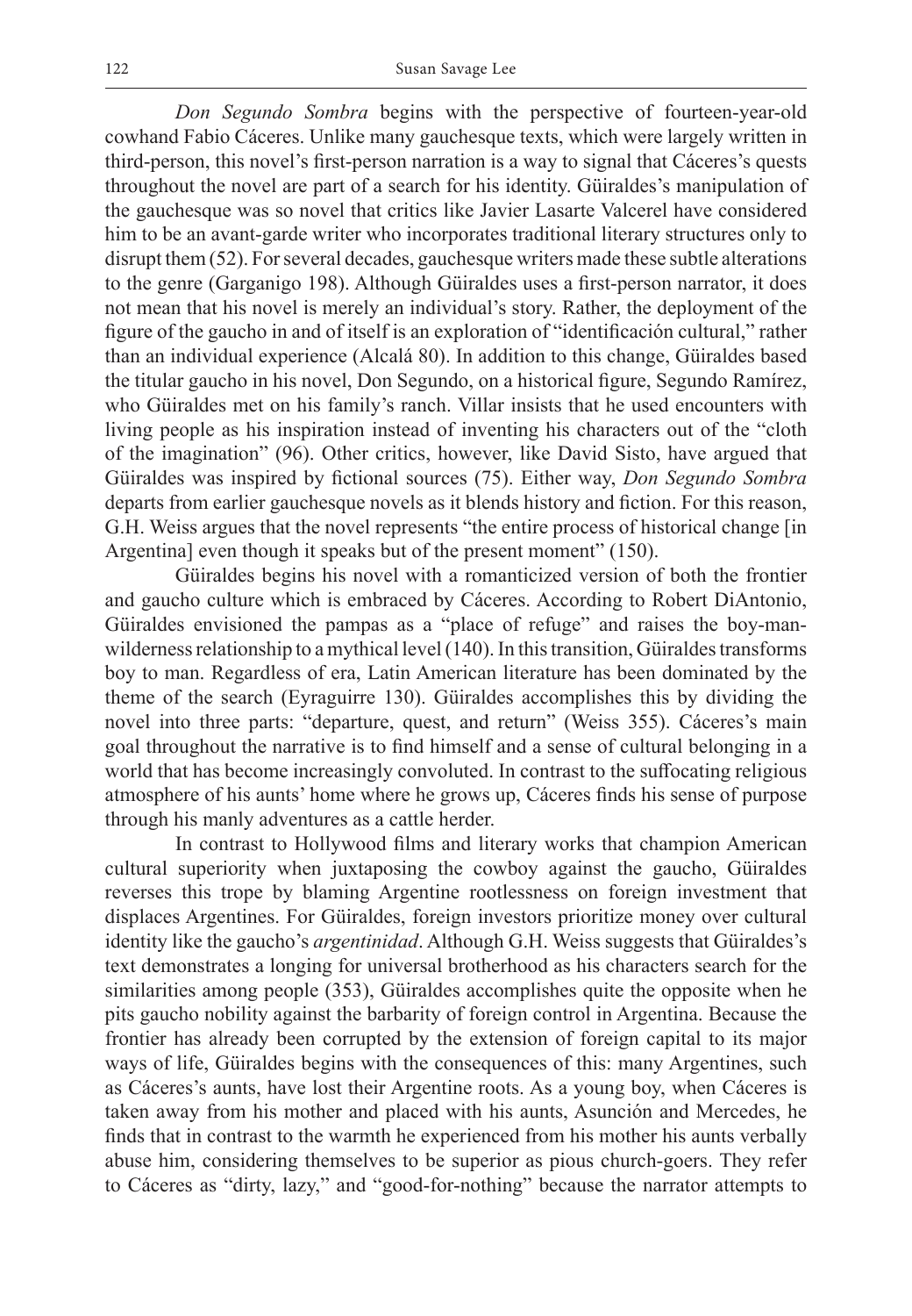embrace Argentine culture, instead of foreign models (Güiraldes 6). Cáceres states that, "I went to school for three years. I don't know why I was given my freedom. One day my aunts simply claimed that it wasn't worth the trouble to continue my education, and they began to send me on a thousand errands that kept me on the streets almost all day" (6). Uninterested in reciting the rosary, the narrator is unable to conform to his aunts' version of society. Without the ability to be guided by his caregivers, Cáceres cannot find himself or financially survive. Even young boys like Cáceres suffer when Argentines like his aunts reject their own cultural origins.

Foreigners and their investments are only one source of contention for Güiraldes. Güiraldes also critiques everyday Argentines who disparage their culture; the church becomes a symbol of this disparagement in figures beyond Cáceres's aunts. Before a cockfight, for example, Don Segundo and Cáceres enjoy lunch at a restaurant in Navarro. Because it is Sunday, the townspeople are dressed in their finest clothing, which causes them to look down on the humble dress of the gauchos. Cáceres notes that these church-going Argentines "glanced at us out of the corner of their eyes, observing, though pretending not to, the rough, unpolished presence of my padrino [Don Segundo]" (85). But even more than religion, Cáceres's comment critiques Argentine class pretensions tied to assimilation to foreign norms. Even the waiter approaches them, full of judgment: "the waiter greeted us with a sly smile we didn't understand. Perhaps it seemed to him an excessive extravagance, this business of two cowhands having lunch in the 'Fonda del Polo'" (85). After two days spent herding cattle, Don Segundo and Cáceres attempt to experience Navarro's culture, yet they find themselves entirely alienated from their own country in a town where Argentines privilege foreign materialism. Through his depiction of the gauchos' reception at a finedining restaurant, Güiraldes demonstrates that Argentina's loss of its natural resources via foreign investment in industrial ranching, for example, creates an even deeper, more significant loss: that of culture. As a result, Güiraldes associates the upper class with cultural emptiness. Despite the gauchos' humble dress, they behave civilly, and indeed nobly, in opposition to the pretentious townspeople who, it is implied, should return to Argentine cultural origins.

Güiraldes counters foreign cultural superiority when he describes the negative effects of foreign influence on Cáceres's aunts and the people of Navarro. While these minor characters view Argentine heritage through a foreign lens––barbaric and unformed––Güiraldes's protagonists reverse this presumption by categorizing foreign influence as empty and uncivilized. In the scene at the restaurant, for example, Cáceres observes the following:

In the center of the room, three locals were talking in harsh, loud voices, calling attention to their peasant or shopkeeper faces. Near the door an Irish couple were wielding knives and forks as if they were pencils; the woman had freckles all over her hands and face, like a tero egg. The man was looking around with fish eyes and his face was full of bursting veins like the bell of a freshly skinned lamb. (86)

The gauchos recognize the foreigners' uncouth behavior as an outgrowth of their materialistic gluttony. In making a connection between behavior and capitalism,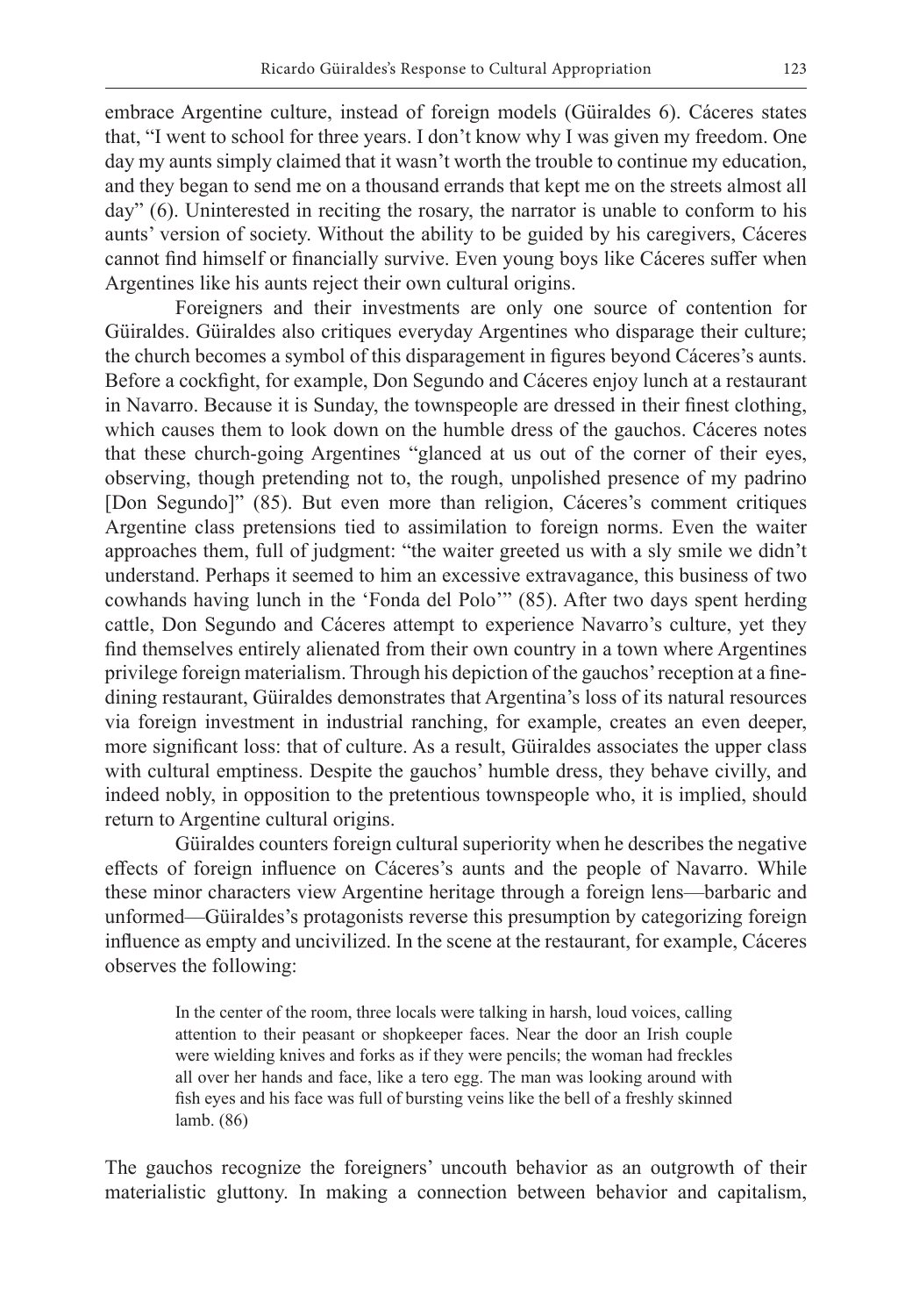Güiraldes presents a reason for cultural abandonment. While foreign investment on the frontier promises economic boons, it only does so for foreigners. Yet captivated by the illusion that they too may gain wealth, Argentines have relinquished both their resources and their culture. As observers, the gauchos describe the effects of foreign investment in Argentina, and they are presented in opposition to it. In *Don Segundo Sombra*, Güiraldes describes the Argentine and the foreign as utterly divided.

In order to rectify the divide between foreigners and gauchos and show what is at stake for Argentina as a nation, Güiraldes presents additional examples of immigrants using the Argentine frontier for financial gain with little regard for culture and tradition. As Azemarou points out, Güiraldes believed that the immigrant "considers the native as simple and only useful for economically improving the life of the immigrant" (109). As a result, Güiraldes uses example after example of negative foreign influence in *Don Segundo Sombra.* Cáceres, for example, notes that: "behind us sat a rosy-cheeked young man with the eyelids and runny tear ducts of a tired old horse. Judging from his clothes and the way he acted, he must have been the representative of some grain company…. At the same table, a man was having a conversation about the price of hogs, and the grain dealer was offering his opinion with thick German r's" (Güiraldes 86). The men who own the companies are foreigners, while the men who work for them are Argentines. Their conversations about business demonstrate Argentine loss of economic resources. The native Argentine workers are described as "tired" with "runny tear ducts," thus suggesting the hardships they face and the limited financial rewards garnered for their services. Gauchos are completely absent from the conversations that Cáceres overhears. They pass entirely unnoticed by foreigners because international investors are solely interested in the frontier's financial possibilities, rather than alleged symbols of its past.

Güiraldes's novel sheds light on both the process and the implications of first, resource control, then the inevitable rejection of culture. In one scene, for example, Güiraldes provides an explanation for why Argentines reject their culture. At an auction attended by Cáceres and Don Segundo, the auctioneer connects financial gain to the nation's future in an effort to appeal to both foreign capitalists and the Argentines who mimic them: "the auctioneer made a speech full of words like 'national cattle trade,' 'magnificent future,' 'grand transactions,'… and he opened the sale with an 'exceptional lot'" (95). Because the audience consists largely of foreign ranchers, the auctioneer's rhetoric suggests that Argentina's "magnificent future" will be experienced largely by them, rather than by Argentines: "all around the cart, on foot or mounted, were Englishmen from the packinghouses, clean-shaven, ruddy, and plump as wellfed friars" (95). Cáceres, however, observes that the Argentines at the auction greedily covet what had been left behind by foreign business owners: "the local butchers were there, too, on the lookout for a bargain, looking like boys who might try to steal off with the entrails" (95). Convinced that they can be a part of the "magnificent future" detailed by the auctioneer, the Argentines settle for the leftovers of foreign capitalists. Cáceres recognizes their disenfranchisement, and Güiraldes uses the auction house scene to contextualize why Argentines have become complicit in their economic and later, cultural disintegration.

After establishing the economic displacement caused by foreign investment on the frontier, Güiraldes turns to direct examples of foreigners "playing gaucho," or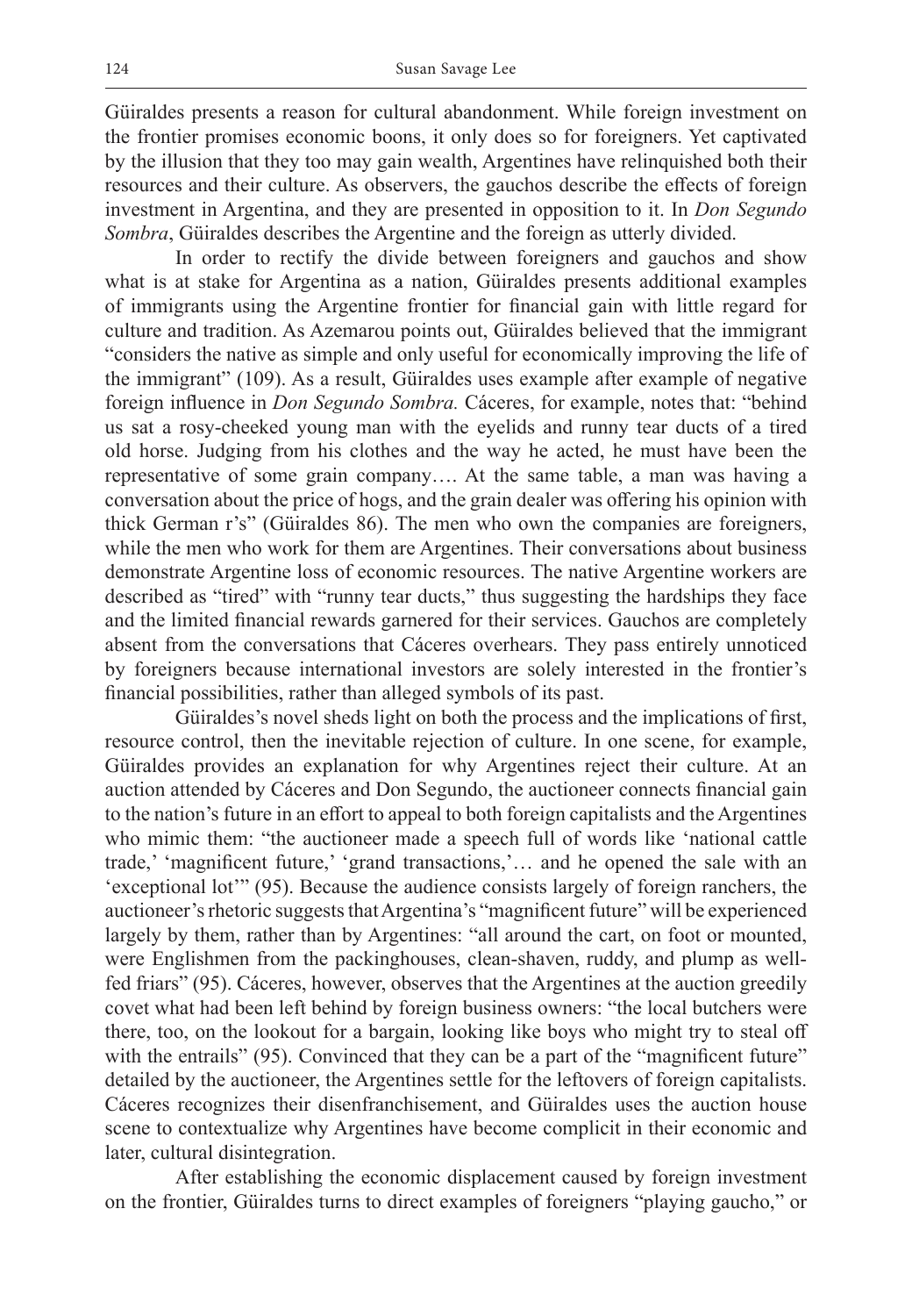explicit examples of cultural appropriation. Güiraldes describes the Italians as ridiculous simpletons to illustrate that culture cannot be solely understood by changing one's clothing or learning new dances; its cultural history and meaning must be understood as well. At the same time, foreign misunderstanding and degradation of Argentine culture exacerbates its decline. Five years after the auction, for example, Cáceres attends a country dance, characterized by gaucho songs, competition for attractive women, and dancing. The richness of this Argentine cultural milieu is undermined, however, at the chapter's end when two Italian immigrants attempt to imitate gaucho dances. Observing them, Cáceres says to his friend Pedro, "sonovabitch if those aren't phony gauchos, they look like they're trying to pull up nails with their heels!" (73). In contrast to Cáceres's engagement with it, the Italians approach Argentine culture, represented by the gaucho, only superficially. Cáceres suggests that the gaucho cannot be imitated by others, and that, by extension, Argentina should cast off its foreign dependency and embrace a new nationalism. In each example of gaucho interactions with foreigners, Güiraldes changes the nationality of non-natives in order to demonstrate that immigrants in Argentina share the same types of motivation: economics at the expense of culture.

After providing examples of the negative effects of resource control and cultural appropriation, Güiraldes turns his focus to Cáceres's identity formation. By doing so, Güiraldes privileges the symbol of *argentinidad*, Cáceres's growth from boy to gaucho, thus removing any foreign influences that intrude upon his life. When he is barred from a sense of belonging in his own home, for example, Cáceres descends upon the gauchos' meeting place, the *pulperías* (country stores):

And, sitting in the bigwigs' hotel, I gave myself the luxury of ordering a bottle on my own so I could treat everyone. Then I told them something I'd recently learned, perhaps about Melo's sorrel, or the fight between the half-breed Burgos and Sinforiano Herrera, or the shamelessness of the immigrant Culasso who'd sold his twelve-year-old daughter for twenty pesos to old man Salomovich, the owner of the local brothel. (8)

The *pulpería* is a site for gaucho oral storytelling, and this tradition is made even more distinctively Argentine when it is used to critique non-Argentines, such as Culasso, as heartless materialists who sell members of their own families for profit. A story like this one serves as a lesson in culture for Cáceres, who wants to be a gaucho––in order to do so, he must reject the depravity associated with foreign cultures and capitalism.

In order to truly understand gaucho culture, Cáceres must quit "playing gaucho" like the Italians at the dance, and immerse himself in gaucho life and work. In this, Don Segundo becomes his entry point. After he meets Don Segundo, they begin working for an English rancher. This seems to give Cáceres the means to inculcate himself into the gaucho role, but he eventually realizes how much power the English rancher holds over him. Don Segundo, Güiraldes's stable representative of *argentinidad*, gives Cáceres the following advice: "when I was your age, I did what I wanted without asking anyone's permission" (31). Following this, Cáceres narrates: "taught my lesson, I went off by myself, trying to resolve the tension that was growing from my longing to get away and my fear of disappointment" (31). The tension that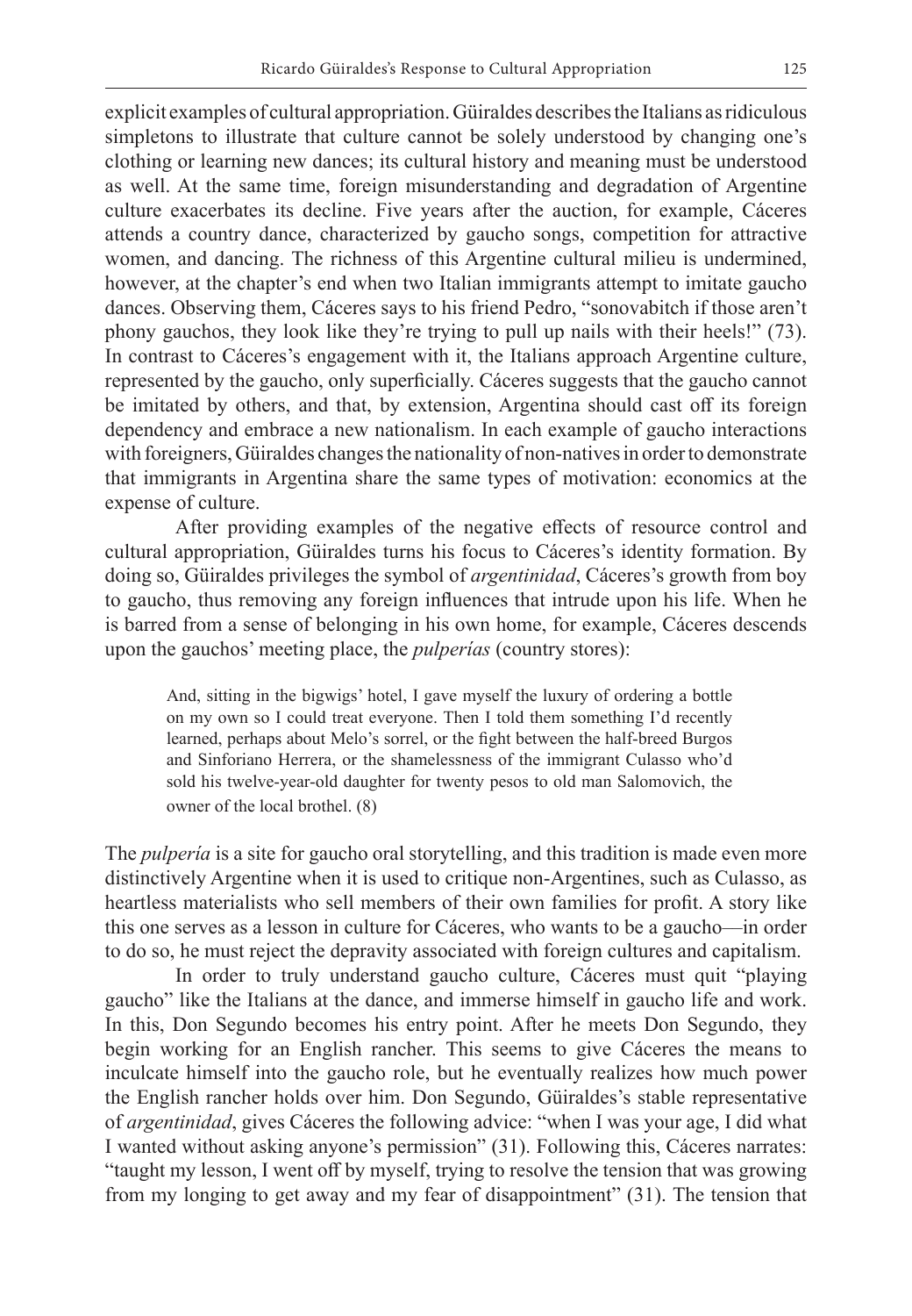the narrator feels is between his effort to remove himself from his aunts, with their dependence on foreign religious and class pretensions, and his fear of doing so. Cáceres learns that without autonomy from foreign influence, however, he has merely replaced his aunts' authority with the English rancher's validation. His path forward is via Don Segundo, who offers him a model of *argentinidad*. As a result of Don Segundo's tutelage, critic Jorge Aquilar Mora calls him a "padre simbólico," or a symbolic father, to both Cáceres and the reader (229). Don Segundo is in Juan Pablo Spicer's words, "un hombre experimentado en la vida," or a man experienced in gaucho life, and he can help shape Cáceres's cultural identity through his instruction (367). The lessons learned as a gaucho, about honor and autonomy, lead to the development of traits lauded in Argentine national character (Weiss 354). By listening to Don Segundo's advice, Cácares turns toward *argentinidad* and away from foreign influence. As "master of the frontier" the gaucho character claims his rightful place in Argentina and rejects foreign influence (Taylor 233).

Güiraldes's use of gaucho oral storytelling further emphasizes his novel's embrace of *argentinidad*. Towards the end of the text, for example, Don Segundo tells an allegorical story. The main character, an old man named Misery, provides a silver shoe for Jesus's horse. Jesus starts to leave with his companion Saint Peter, but then he reconsiders, thinking that they owe Misery for his efforts, especially given the old man's poverty. They return in order to give Misery three wishes. Saint Peter instructs Misery to "ask for paradise," but Misery ignores him. At first, the fulfillment of Misery's wishes renders him a trickster figure that distracts Lucifer from creating evil in the world. Eventually, however, instead of enjoying this placid state of affairs, the town's elites find the lack of vice unacceptable: "it ended up that lawyers, prosecutors, justices of the peace, quacks and other doctors, all those in authority who live off the misfortune and vices of the people, began to waste away from hunger and were dying" (Güiraldes 162). Don Segundo's tale about Misery helps Cáceres find his way in a convoluted world and thus begin to form his individual character. Although Don Segundo's tale directly criticizes members of the upper classes who exploit others for personal gain, at the same time, *Don Segundo Sombra* overall speaks to everyday citizens (Eyzaguirre 131). By doing so, Güiraldes emphasizes that true *argentinidad* comes from a community's experience that is oftentimes marginalized by cultural and capitalist exploitation.

Although literary scholar Theodore Murguia states that Güiraldes's representation of the pampas is one of the past (88), the focus on the effects of cultural exploitation and capitalism on the frontier suggest otherwise. At first, industrialized ranching changed the way gauchos performed their jobs. In an effort to increase production rates to garner the most profit, gauchos who performed industrialized ranching work faced increased risks. In the novel, Cáceres observes "we hired ourselves out as hands for a herd of six hundred steers that a rancher was sending to the stockyards. According to experts, we had about twelve days on the trail ahead of us, assuming good weather and a healthy herd" (Güiraldes 181). In contrast to traditional work, when gauchos had months to transport herds, Cáceres's employer demands that he speed up transportation. Despite the changes imposed by industrialized ranching, however, Cáceres and his crew easily adapt and survive by relying on the skills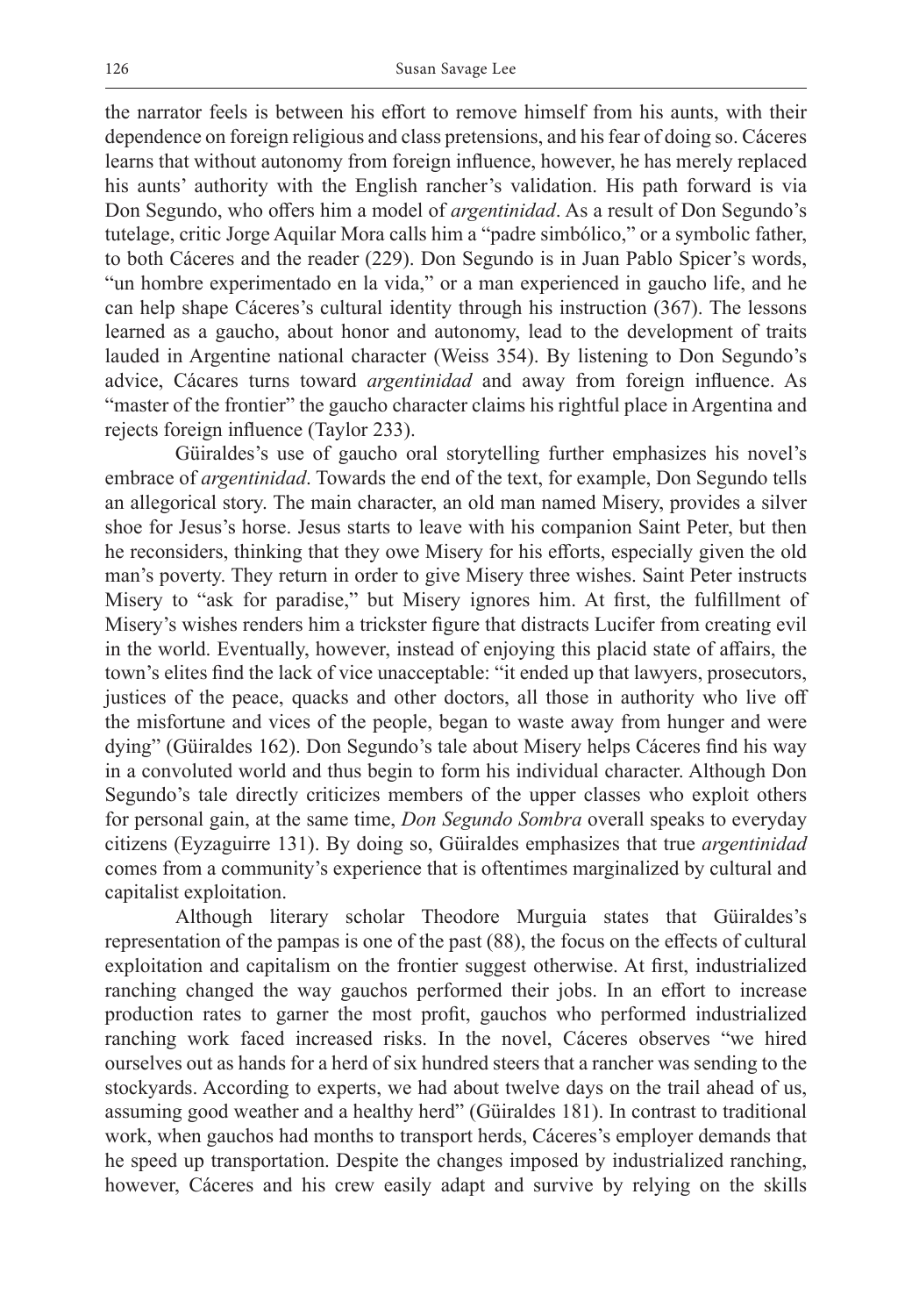cultivated by frontier life: "we had ahead of us the assurance of a peaceful night, and that made us happy again and full of jokes" (181). Weiss observes "the man of the Pampa must not give up his vigorous way of life, for it is in this life, not in commercial activity (for which Güiraldes expresses contempt on more than one occasion), that the health of the individual and of the nation lies" (152). Although Cáceres must face conditions wrought by modern capitalism in his work, his *argentinidad* is never compromised because he relies on it to survive an industrialized frontier.

This experience with industrialized ranching leads to a unique identity transformation for Cáceres by the end of the novel, when he maintains his gaucho lifestyle and his *argentinidad*, while simultaneously becoming a wealthy landowner. Cáceres eventually inherits his wealth and his land from his absentee father of the same name. By ending the story this way, Güiraldes demonstrates that economic success can be fostered from within the nation, rather than through dependency on foreign capital. Cáceres thus becomes a class equal to the ranch owners for whom he used to work, yet he remains a cultural superior:

It seems unbelievable, but instead of being happy with the riches that were coming my way at the hands of destiny, I felt sad because of the poverty that I was going to be leaving. Why? Because behind those old ways were all my memories as a wandering herder and, even more, that unlimited will to keep on the move, which is like an ever increasing thirst for the open road and a yearning for possession of the world. (191)

By foregoing property, wealth, and material items, the gaucho owns the world. Yet by inheriting the kind of wealth that he had previously rejected, Cáceres is reminded of those he once criticized: materialistic foreigners. He states that, "I also remembered our lunch in the restaurant. There were some foreigners––big, gross, garrulous men–– from what country?" (191). Güiraldes sees the gaucho remaining entirely distinct from foreigners, even when he grows to share their class status. Although Cáceres fears that through wealth he "had stopped being a gaucho" (187), he also asserts that "to die according to the law I've lived by and grown up with is worth a whole lot more to me than all the lovely things that destiny graces me with today, because I'm not like some snake that goes around changing his skin or improving his clothes" (192- 3). In detaching the gaucho from his working-class status, Güiraldes modernizes the gauchesque in an effort to revitalize *argentinidad* for a modern age. At the same time, he provides a financial model for Argentines to follow: self-reliance when it comes to controlling or mining frontier resources.

Indeed, rather than portray gauchos––and by extension, *argentinidad*––as things of the past, Güiraldes suggests that they continue to be relevant. Cáceres notes that the gaucho is always characterized by his ability to survive. He remarks that, "the daily struggle of existence doesn't give him [the gaucho] any time to waste over defeats; either he carries on, or he lets go of everything at the point when he doesn't have an extra bit of strength left to face life… because there's no escape from the pampa for the weak" (180-81). Don Segundo replies "'I can't do anything worse than die… and death neither frightens me nor makes me skittish'" (180-81). Despite the impact of modernization on the frontier, the survival and adaptability of the gaucho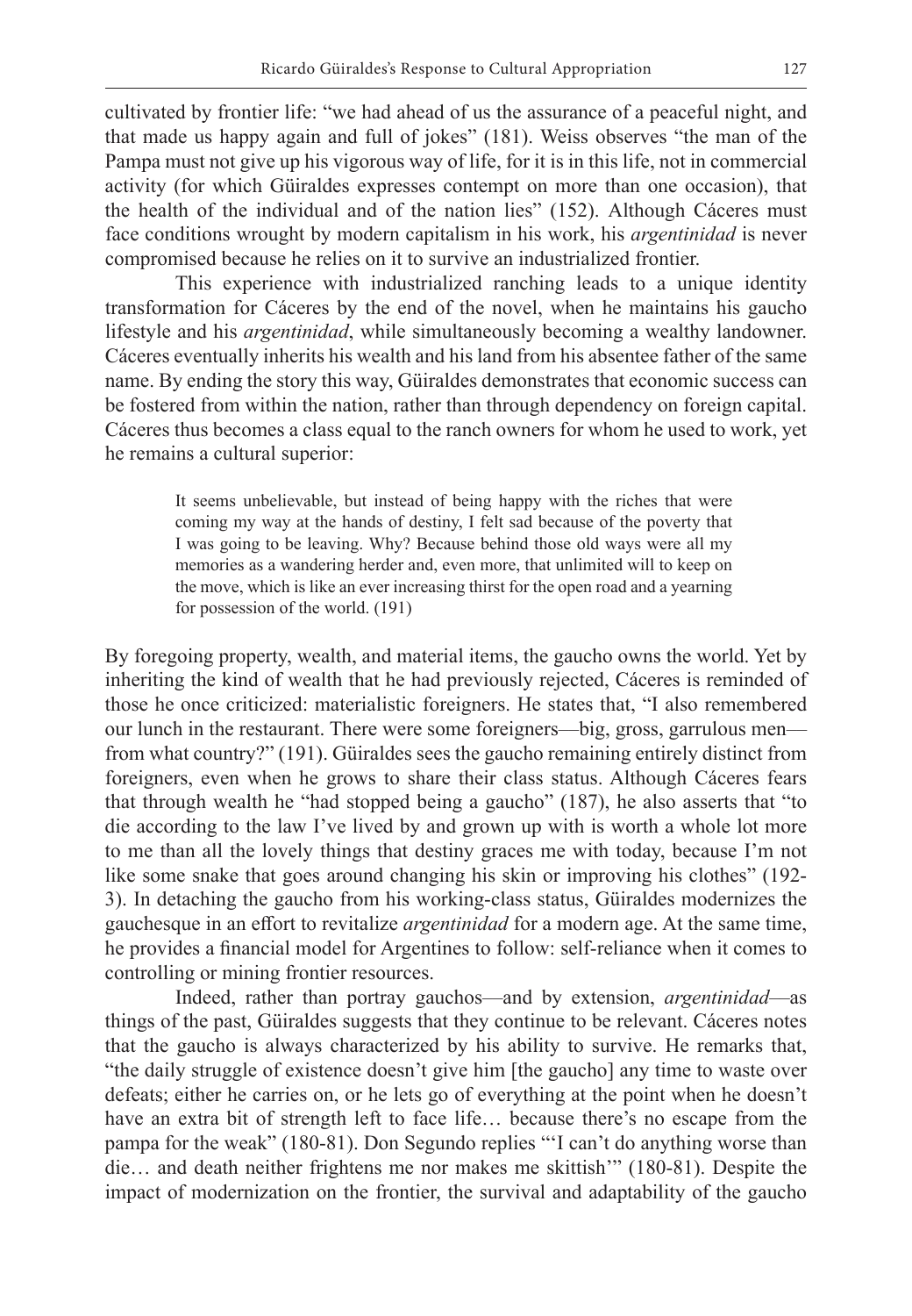suggests that *argentinidad* will be maintained and will triumph over foreign influence. Güiraldes always expresses concern for Argentina's future in his works (Weiss 149). As a result, *Don Segundo Sombra* is a novel that deals with the future by revisiting a national tradition and appreciating its value (Schulman 879). Güiraldes argues that Argentina has a future as long as gaucho tradition and *argentinidad* remain alive. In the face of modernization, Güiraldes insists, it is still possible to resist by employing Don Segundo's advice: "if you're really a gaucho, you don't have to change, because wherever you go, you'll go with your soul leading the way, like the lead mare of the herd" (193).

Adhering to Don Segundo's philosophy solidifies Cáceres's Argentine identity at the end of the novel, when he states:

Who is more owner of the pampa [the frontier] than a herder? A smile would come over me, just thinking about all those ranchers, stuck away in their houses, always in a panic, worrying about the cold or the heat, or frightened by whatever danger a recalcitrant horse, an emboldened bull, or a strong windstorm might inflict on them. Owners of what? Some little patches of dirt that would figure as theirs on some map. But the pampa of God had been very much mine, for the things of the pampa were friends of mine by right of strength and skill. (193)

Güiraldes's coming-of-age story describes more than one boy's transformation into gaucho. Rather, the novel makes possible an understanding of the effects of cultural appropriation and foreign control of Argentina's resources. Weiss argues that by the novel's close, Cáceres becomes "the national personality of Argentina" (149). By adhering to Don Segundo's didactic instructions even as he adapts to new economic realities, Cáceres functions as a model for Argentines to follow, and, as Weiss insists, Cáceres lifts Argentina "to a higher plane in the realm of the spirit" (149). For this reason, when Don Segundo leaves Cáceres to resume his nomadic lifestyle, the young man notes that what was leaving him was "more an idea than a man" (Güiraldes 297).

In *Don Segundo Sombra*, Güiraldes critiques foreign control of natural resources and culture through the struggles of Don Segundo and Cáceres on the modern frontier. Cáceres's coming-of-stage story provides a model for Argentines to follow. By maintaining *argentinidad*, even in a globalized economy, Güiraldes suggests that Argentines can resist foreign cultural and economic influence and increase their autonomy as a nation. By portraying a culturally and economically devastated country with foreign capitalists to blame, Güiraldes shows what is at stake for Argentines: control over their resources and their ability to self-represent. Throughout the novel, Güiraldes pits gauchos against those who seek to misrepresent or devalue *argentindad*. Only through the true representative of *argentinidad*, the gaucho, can natives truly define themselves.

### **Works Cited**

Alexander, Robert J. *A History of Organized Labor in Argentina.* Praeger, 2003. Azemarou, Justin Piquemal. *Carne y hueso de Don Segundo Ramírez y de Ricardo Güiraldes.* Ismael B. Colombo, 1972.

Bergquist, Charles. *Labor in Latin America: Comparative Essays on Chile, Argentina,*